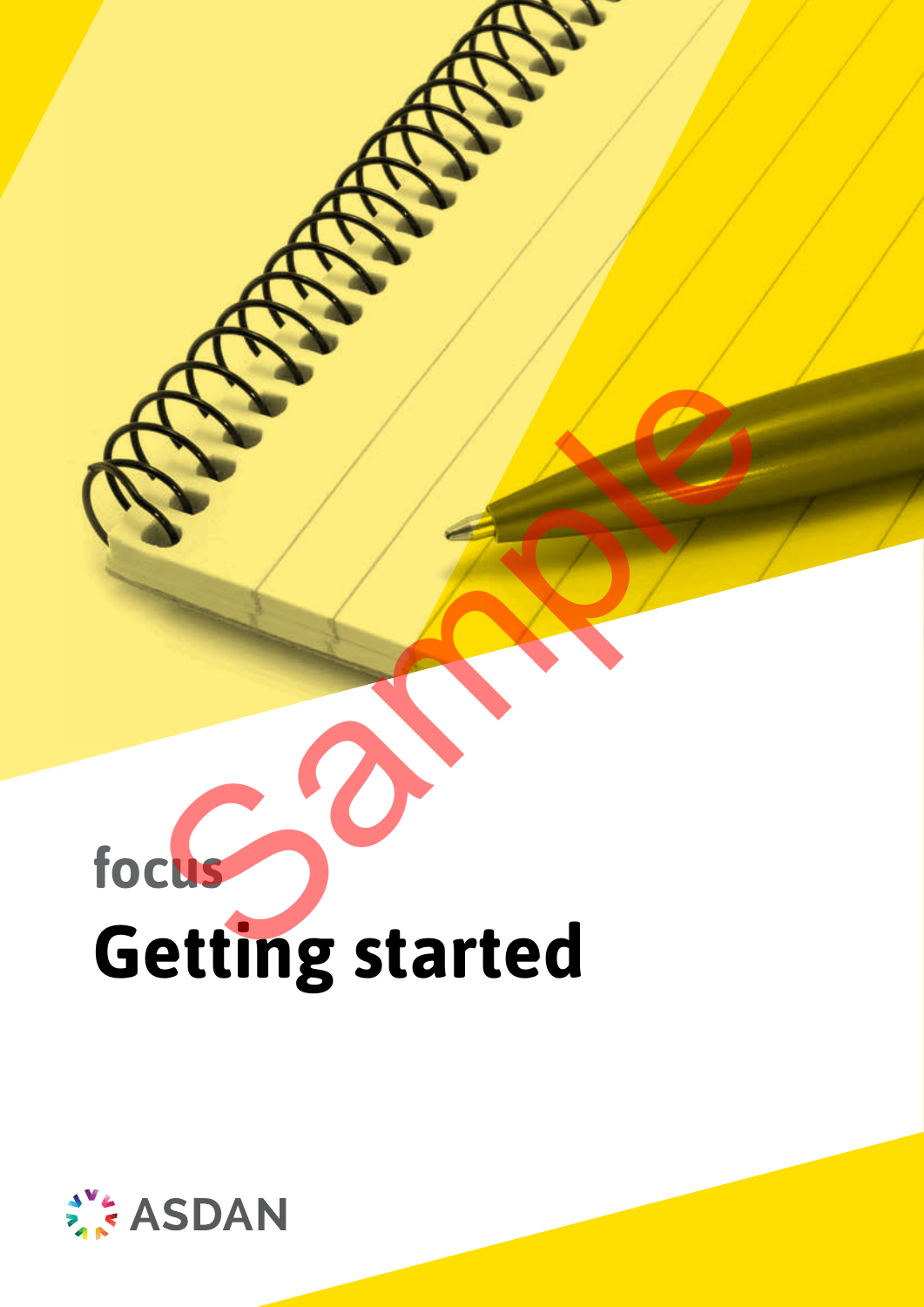## **Contents**

| Welcome                         | $\mathbf 1$    |
|---------------------------------|----------------|
| Notes for mentors               | $\overline{2}$ |
| List of available Focus modules | 3              |
| Centre details                  | $\overline{4}$ |
| One-page profile                | 5              |
| <b>Activity boxes</b>           |                |
| • Communication skills          | 6              |
| • Numeracy skills               | 7              |
| · Independent living skills     | 8              |
| • Work-related skills           | 9              |
| • Hobbies and interests         | 10             |
| • Other skills                  | 13             |
| Module plan                     | 14             |
| Candidate plan                  | 15             |
| Summative achievement record    | 16             |
| Space for notes                 | 18             |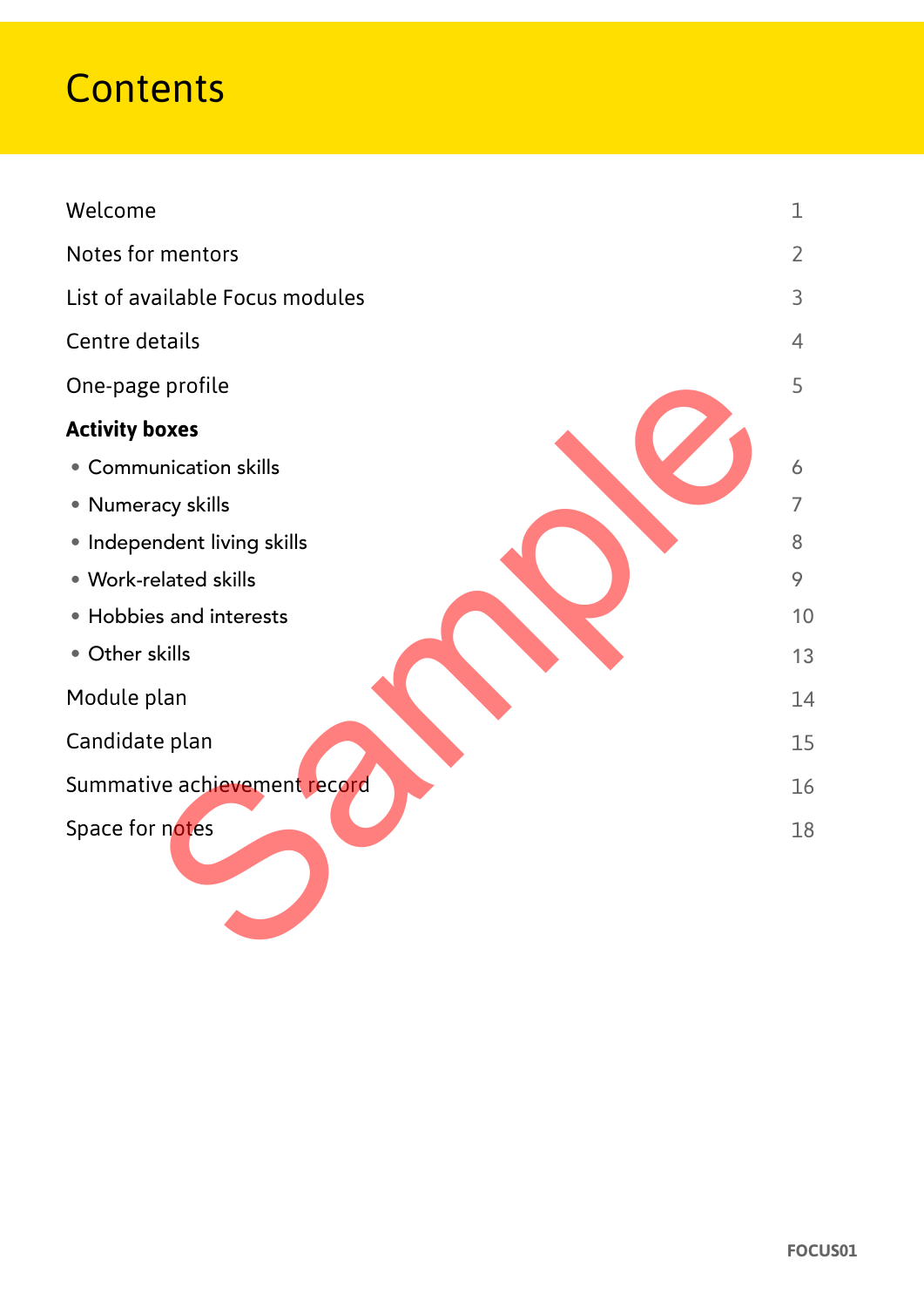### Welcome

You are starting a module called

#### **Getting started**

You can work with your mentor/supervisor to fill in your Centre Details (page 4) and One-Page Profile (page 5).

Getting Started will show your learning goals (targets) and the other Focus modules you will follow.

To help you to think about your learning goals, you and your mentor/supervisor may find it useful to show things you like doing and things you would like to try by completing the activity boxes on pages 6-13. Started will show your learning goals (targets) and the other Focus mollow.<br>
Sollow.<br>
Sollow.<br>
Sollow.<br>
Sollow to think about your learning goals, you and your mentor/supervisit<br>
tis useful to show things you like doing an

You and your mentor/supervisor can complete the plans on pages 14-15.

The back pages in your Getting Started booklet are for you or your mentor/supervisor to complete and they will provide a record (summary) of all your achievements while undertaking further Focus modules.

**Good luck in completing the Focus modules!**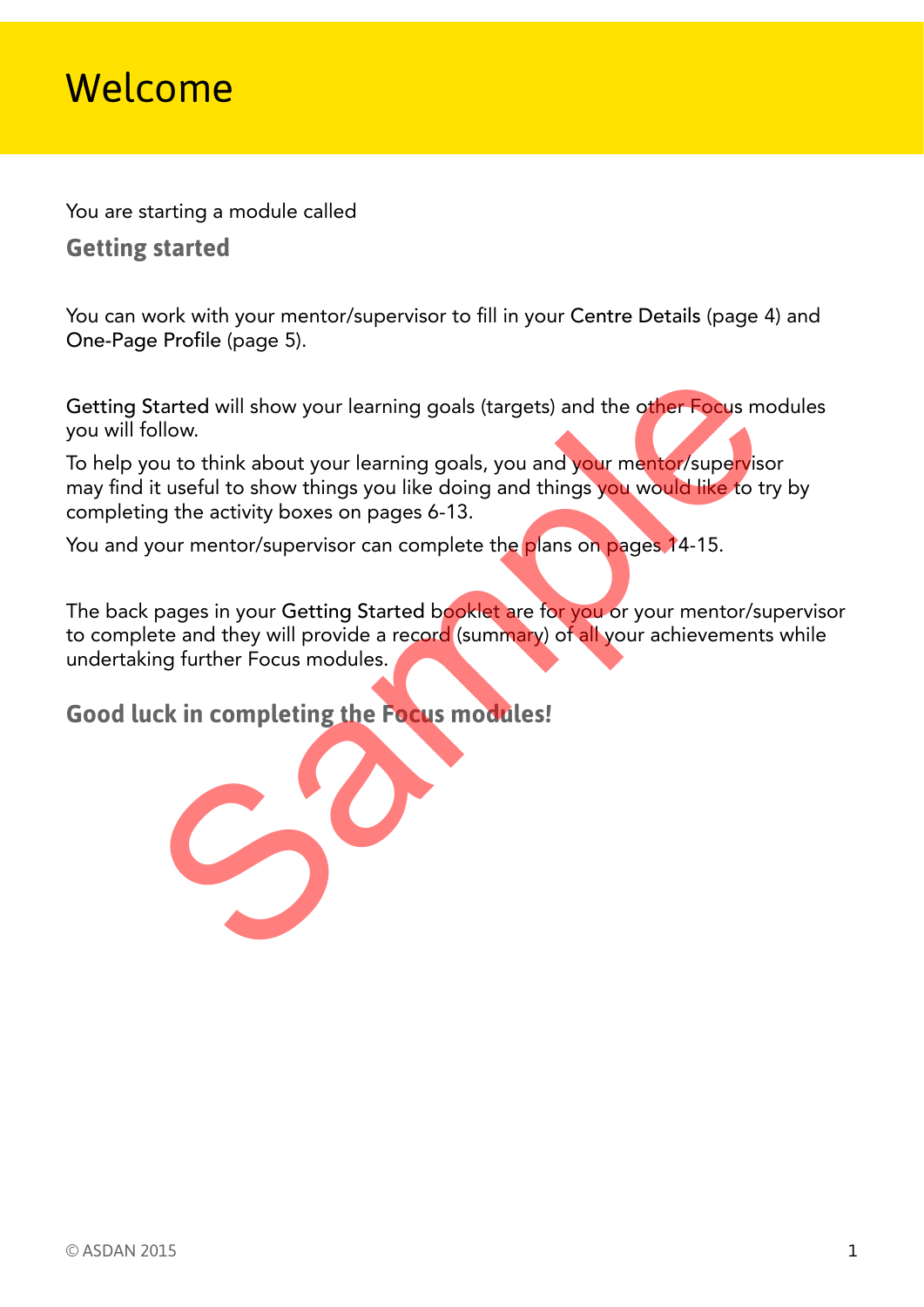# One-page profile

| I communicate by                | Picture or photo<br>Optional |
|---------------------------------|------------------------------|
| I like                          |                              |
| I don't like                    |                              |
| I can do these things on my own |                              |
|                                 |                              |
| I need help to                  |                              |
| Help me by                      |                              |
| If I get upset, support me by   |                              |
| I have already achieved         |                              |
|                                 |                              |
| In the future, I would like to  |                              |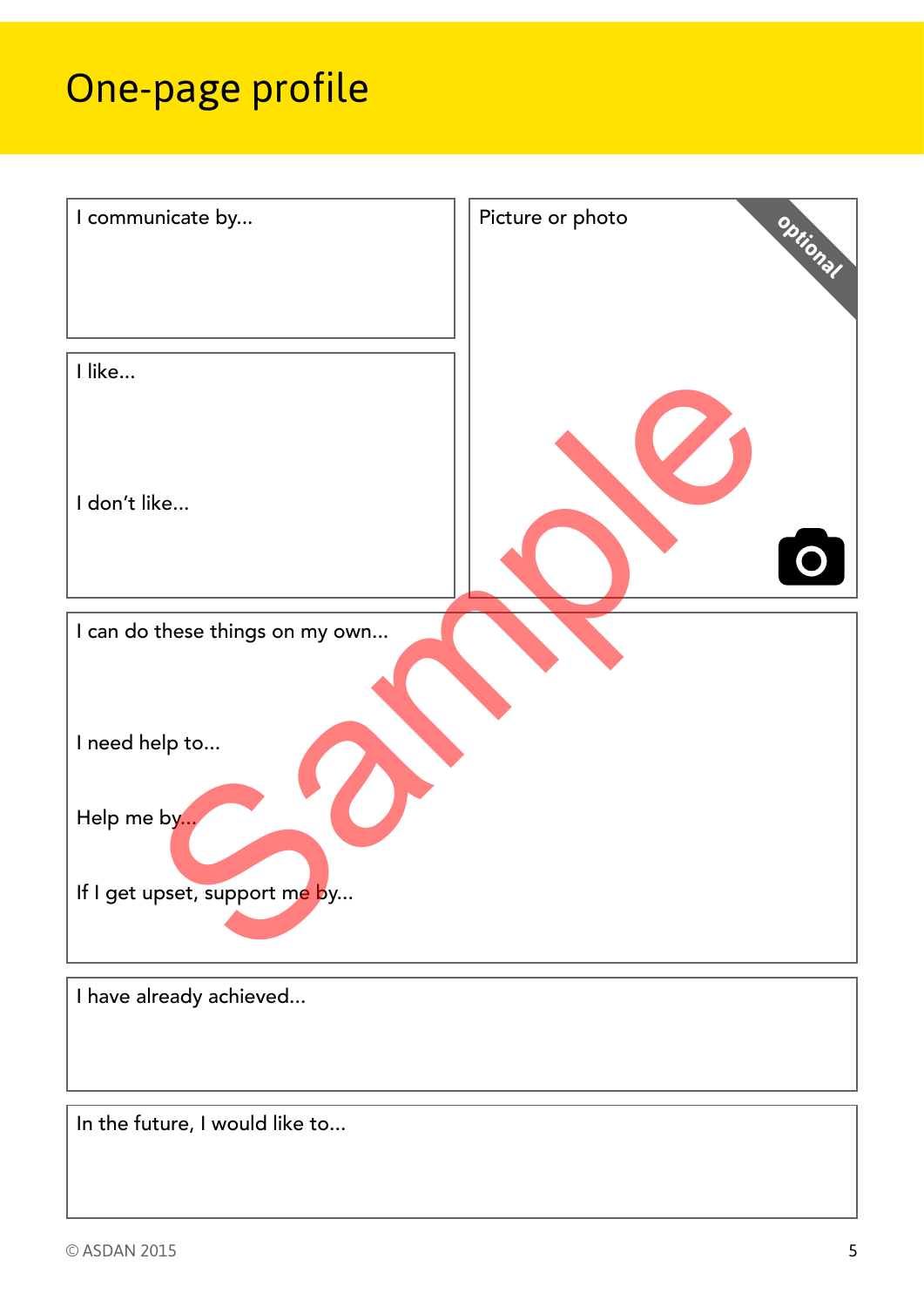# Communication skills

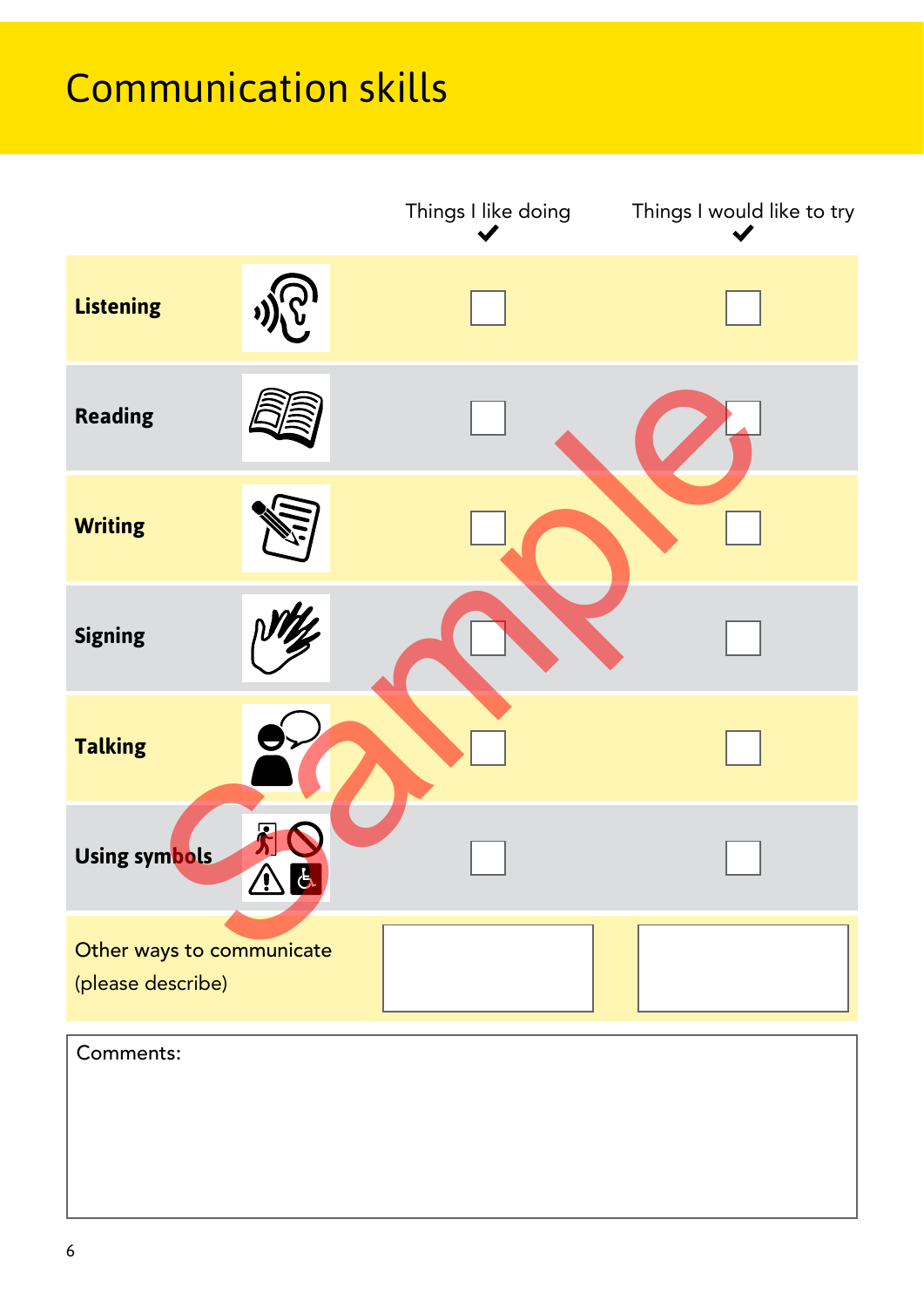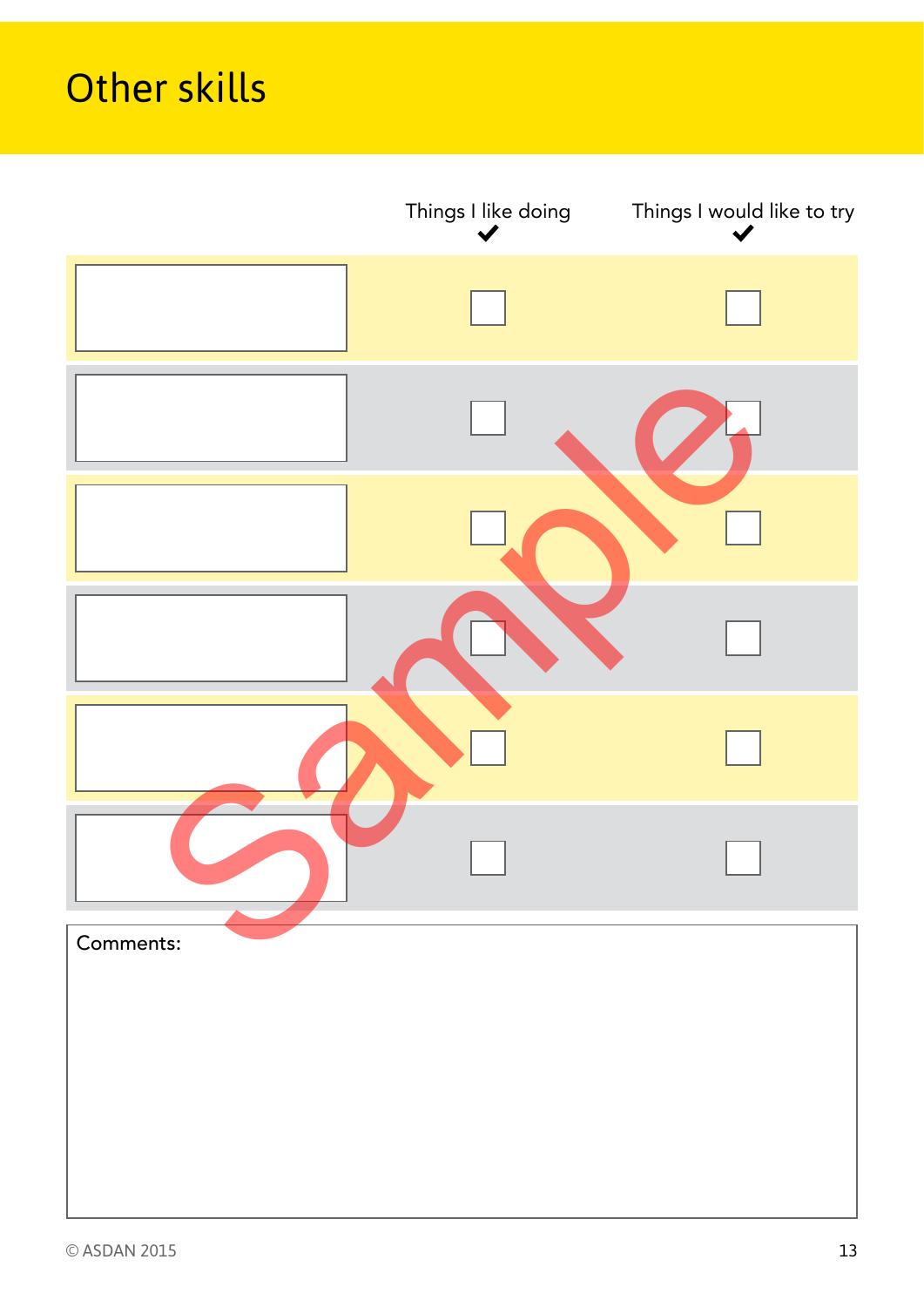# Module plan

| Learning goal(s)             | Module(s) | Start date |
|------------------------------|-----------|------------|
| Mentor/supervisor comments:  |           |            |
|                              |           |            |
| Mentor/supervisor signature: |           |            |
| Date:                        |           |            |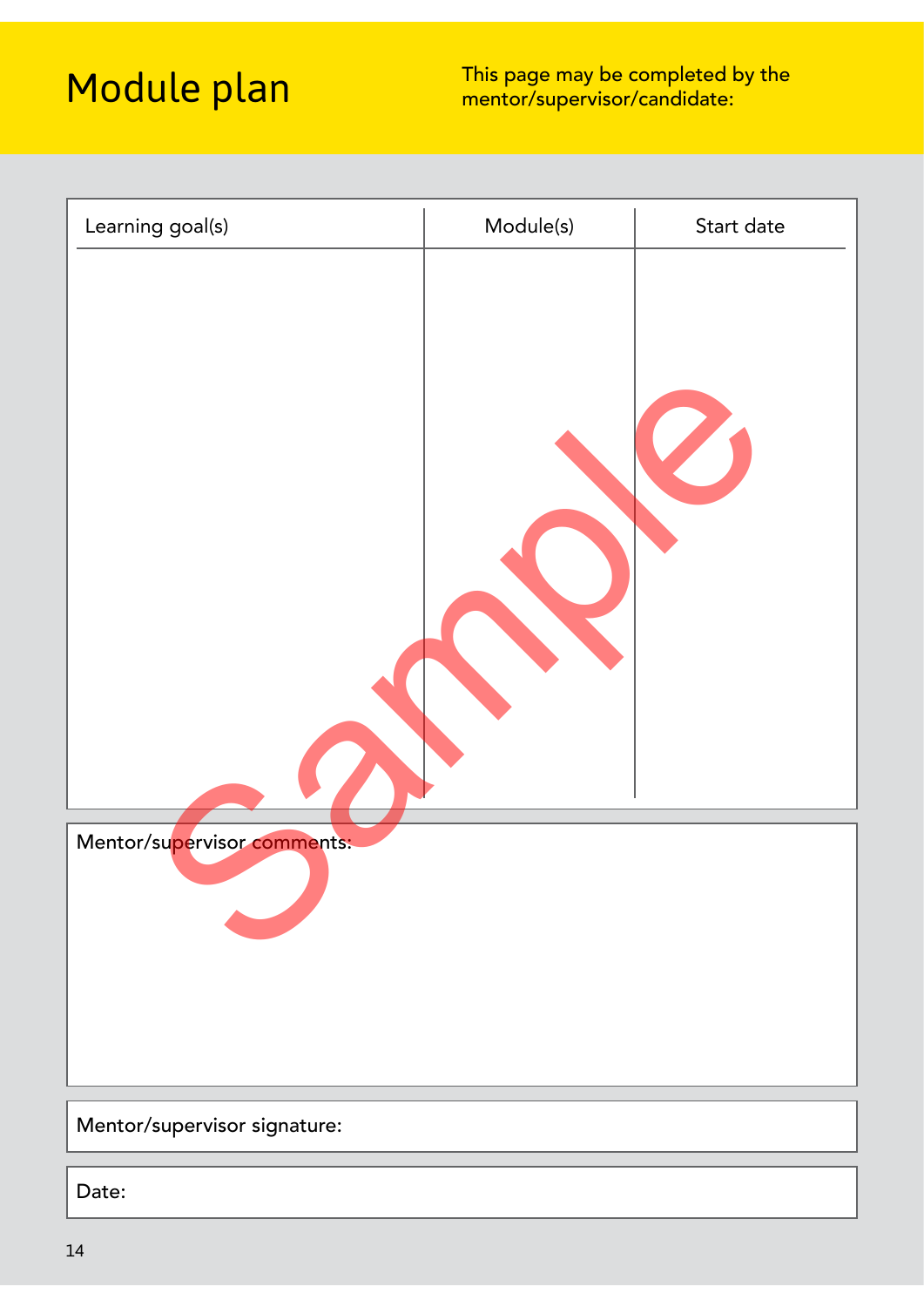## Summative achievement record

| Focus module | Start date | Completion<br>$date$ | Next steps | Mentor/supervisor<br>signature |
|--------------|------------|----------------------|------------|--------------------------------|
|              |            |                      |            |                                |
|              |            |                      |            |                                |
|              |            |                      |            |                                |
|              |            |                      |            |                                |
|              |            |                      |            |                                |
|              |            |                      |            |                                |
|              |            |                      |            |                                |
|              |            |                      |            |                                |